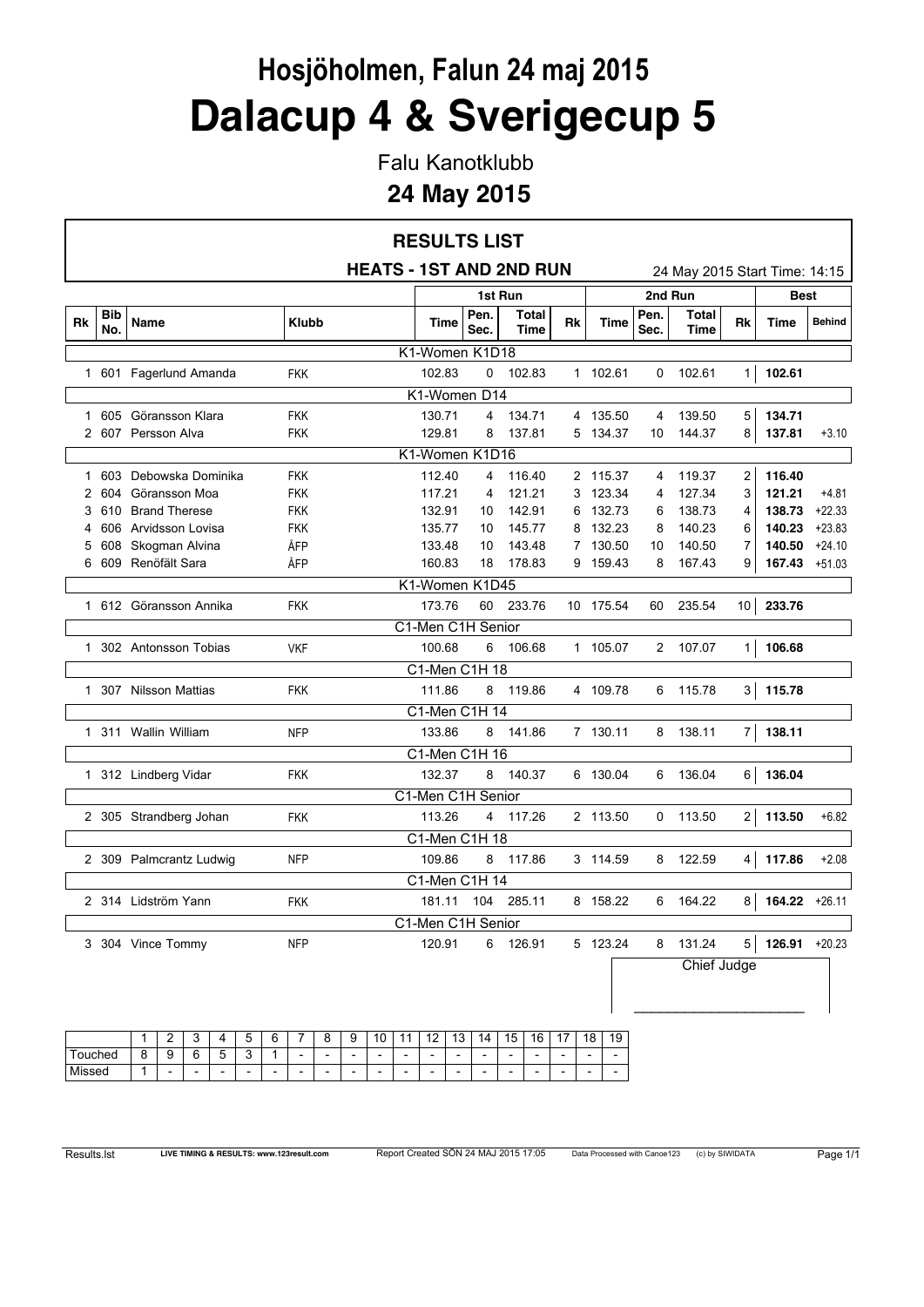# **Hosjöholmen, Falun 24 maj 2015 Dalacup 4 & Sverigecup 5**

Falu Kanotklubb

### **24 May 2015**

|    |                   |                         |              | <b>RESULTS LIST</b>            |              |                      |    |           |              |                               |                |               |               |
|----|-------------------|-------------------------|--------------|--------------------------------|--------------|----------------------|----|-----------|--------------|-------------------------------|----------------|---------------|---------------|
|    |                   |                         |              | <b>HEATS - 1ST AND 2ND RUN</b> |              |                      |    |           |              | 24 May 2015 Start Time: 11:00 |                |               |               |
|    |                   |                         |              |                                |              | 1st Run              |    |           |              | 2nd Run                       |                | <b>Best</b>   |               |
| Rk | <b>Bib</b><br>No. | Name                    | <b>Klubb</b> | Time                           | Pen.<br>Sec. | Total<br><b>Time</b> | Rk | Time      | Pen.<br>Sec. | Total<br>Time                 | Rk             | Time          | <b>Behind</b> |
|    |                   |                         |              | K1-Men K1M Senior              |              |                      |    |           |              |                               |                |               |               |
| 1  |                   | 104 Strandberg Johan    | FKK          | 94.00                          | 4            | 98.00                | 2  | 95.83     | 0            | 95.83                         | 1              | 95.83         |               |
| 2  | 106               | Vince Tommy             | <b>NFP</b>   | 90.29                          | 56           | 146.29               | 21 | 94.24     | 2            | 96.24                         | 3              | 96.24         | +0.41         |
| 3  | 105               | Garmo Erik              | FKK          | 94.31                          | 4            | 98.31                | 3  | 98.56     | 6            | 104.56                        | 4              | 98.31         | $+2.48$       |
| 4  | 108               | Wesström Anders         | FKK          | 102.79                         | 2            | 104.79               | 4  | 99.14     | 8            | 107.14                        | 5              | 104.79        | $+8.96$       |
| 5  | 103               | Lindberg Robin          | ÅFP          | 113.66                         | 6            | 119.66               | 10 | 108.71    | 50           | 158.71                        | 22             | 119.66        | $+23.83$      |
|    |                   |                         |              | K1-Men K1MH18                  |              |                      |    |           |              |                               |                |               |               |
| 1  | 107               | <b>Bratt Vidar</b>      | <b>FKK</b>   | 95.12                          | 0            | 95.12                | 1  | 93.90     | 2            | 95.90                         | $\overline{2}$ | 95.12         |               |
| 2  | 109               | Palmcrantz Ludwig       | <b>NFP</b>   | 105.00                         | 10           | 115.00               | 7. | 105.41    | 2            | 107.41                        | 6              | 107.41        | $+12.29$      |
|    | 3111              | Nilsson Mattias         | <b>FKK</b>   | 114.51                         | 6            | 120.51               |    | 11 114.69 | 4            | 118.69                        | 10             | 118.69        | $+23.57$      |
|    |                   |                         |              | K1-Men K1MH16                  |              |                      |    |           |              |                               |                |               |               |
| 1  | 110               | Lindberg Vidar          | <b>FKK</b>   | 109.51                         | 4            | 113.51               |    | 6 111.88  | 0            | 111.88                        | 7              | 111.88        |               |
| 2  | 121               | Syrjä Johan             | FKK          | 121.85                         | 0            | 121.85               | 12 | 120.80    | 0            | 120.80                        | 12             | 120.80        | $+8.92$       |
| 3  | 115               | Karlsson Axel           | <b>KKSS</b>  | 118.83                         | 4            | 122.83               | 13 | 128.22    | 4            | 132.22                        | 16             | 122.83        | $+10.95$      |
| 4  |                   | 112 Tegmark David       | FKK          | 127.35                         | 0            | 127.35               |    | 14 125.77 | 4            | 129.77                        | 15             | 127.35        | $+15.47$      |
|    |                   |                         |              | K1-Men K1MH14                  |              |                      |    |           |              |                               |                |               |               |
| 1  |                   | 113 Wallin William      | <b>NFP</b>   | 110.17                         | 6            | 116.17               |    | 8 110.99  | 6            | 116.99                        | 9              | 116.17        |               |
| 2  | 116               | Lidström Yann           | FKK          | 131.06                         | 12           | 143.06               | 19 | 121.04    | 6            | 127.04                        | 13             | 127.04        | $+10.87$      |
| 3  | 118               | <b>Bratt Frej</b>       | FKK          | 121.73                         | 6            | 127.73               | 15 | 121.19    | 6            | 127.19                        | 14             | 127.19        | $+11.02$      |
| 4  | 117               | Renöfält Isak           | ÅFP          | 135.87                         | 4            | 139.87               | 16 | 141.04    | 6            | 147.04                        | 19             | 139.87        | $+23.70$      |
| 5  | 119               | <b>Lindberg Arvid</b>   | <b>FKK</b>   | 138.82                         | 4            | 142.82               | 18 | 143.23    | 12           | 155.23                        | 21             | 142.82        | $+26.65$      |
| 6  | 122               | Björs Hugo              | <b>FKK</b>   | 137.85                         | 6            | 143.85               |    | 20 136.64 | 16           | 152.64                        | 20             | 143.85        | $+27.68$      |
|    |                   | 7 120 Brand Daniel      | <b>FKK</b>   | 166.36                         | 60           | 226.36               |    | 25 190.18 | 6            | 196.18                        | 23             | 196.18        | $+80.01$      |
|    |                   |                         |              | K1-Men K1MH40                  |              |                      |    |           |              |                               |                |               |               |
| 1  | 127               | Björklund Sixten        | <b>KKSS</b>  | 108.06                         | 2            | 110.06               |    | 5 112.05  | 2            | 114.05                        | 8              | 110.06        |               |
| 2  | 126               | Syrjä Håkan             | FKK          | 119.07                         | 0            | 119.07               | 9  | 117.17    | 2            | 119.17                        | 11             | 119.07        | $+9.01$       |
| 3  | 129               | Karlsson Robert         | <b>KKSS</b>  | 138.26                         | 2            | 140.26               | 17 | 133.16    | 4            | 137.16                        | 17             | 137.16        | $+27.10$      |
| 4  | 125               | Göransson Tommy         | FKK          | 143.32                         | 56           | 199.32               | 23 | 138.37    | 2            | 140.37                        | 18             | 140.37        | $+30.31$      |
| 5  | 131               | Glivberg Göran          | <b>KKSS</b>  | 185.55                         | 10           | 195.55               |    | 22 203.35 | 8            | 211.35                        | 24             | 195.55        | $+85.49$      |
| 6  | 130               | Larsson Ingemar         | <b>KKSS</b>  | 193.39                         | 6            | 199.39               |    | 24 211.85 | 10           | 221.85                        | 25             | 199.39        | $+89.33$      |
|    |                   |                         |              | C1-Women C1D 18                |              |                      |    |           |              |                               |                |               |               |
|    |                   | 1 201 Fagerlund Amanda  | <b>FKK</b>   | 121.83                         |              | $0$ 121.83           |    | 1 120.37  | 4            | 124.37                        | 1 <sup>1</sup> | 121.83        |               |
|    |                   |                         |              | C1-Women C1D 16                |              |                      |    |           |              |                               |                |               |               |
|    |                   | 1 204 Debowska Dominika | <b>FKK</b>   | 128.26                         |              | 2 130.26             |    | 2 136.51  |              | 2 138.51                      | 2              | 130.26        |               |
|    |                   |                         |              | C1-Women C1D 14                |              |                      |    |           |              |                               |                |               |               |
|    |                   | 1 205 Göransson Klara   | <b>FKK</b>   | 155.54                         | 4            | 159.54               |    | 4 159.40  | 4            | 163.40                        | 5              | 159.54        |               |
|    |                   |                         |              | C1-Women C1D 16                |              |                      |    |           |              |                               |                |               |               |
|    |                   | 2 202 Arvidsson Lovisa  | <b>FKK</b>   | 135.87                         | 0            | 135.87               |    | 3 134.32  | 6            | 140.32                        | 3              | 135.87        | $+5.61$       |
|    |                   | 3 206 Göransson Moa     | <b>FKK</b>   | 165.36                         | 10           | 175.36               |    | 5 143.62  | 10           | 153.62                        | 4              | 153.62 +23.36 |               |
|    |                   | 4 207 Brand Therese     | <b>FKK</b>   | 171.31                         | 6            | 177.31               |    | 6 165.26  | 6            | 171.26                        | 6              | 171.26 +41.00 |               |
|    |                   |                         |              |                                |              |                      |    |           |              |                               |                |               |               |

 $\mathbf{r}$